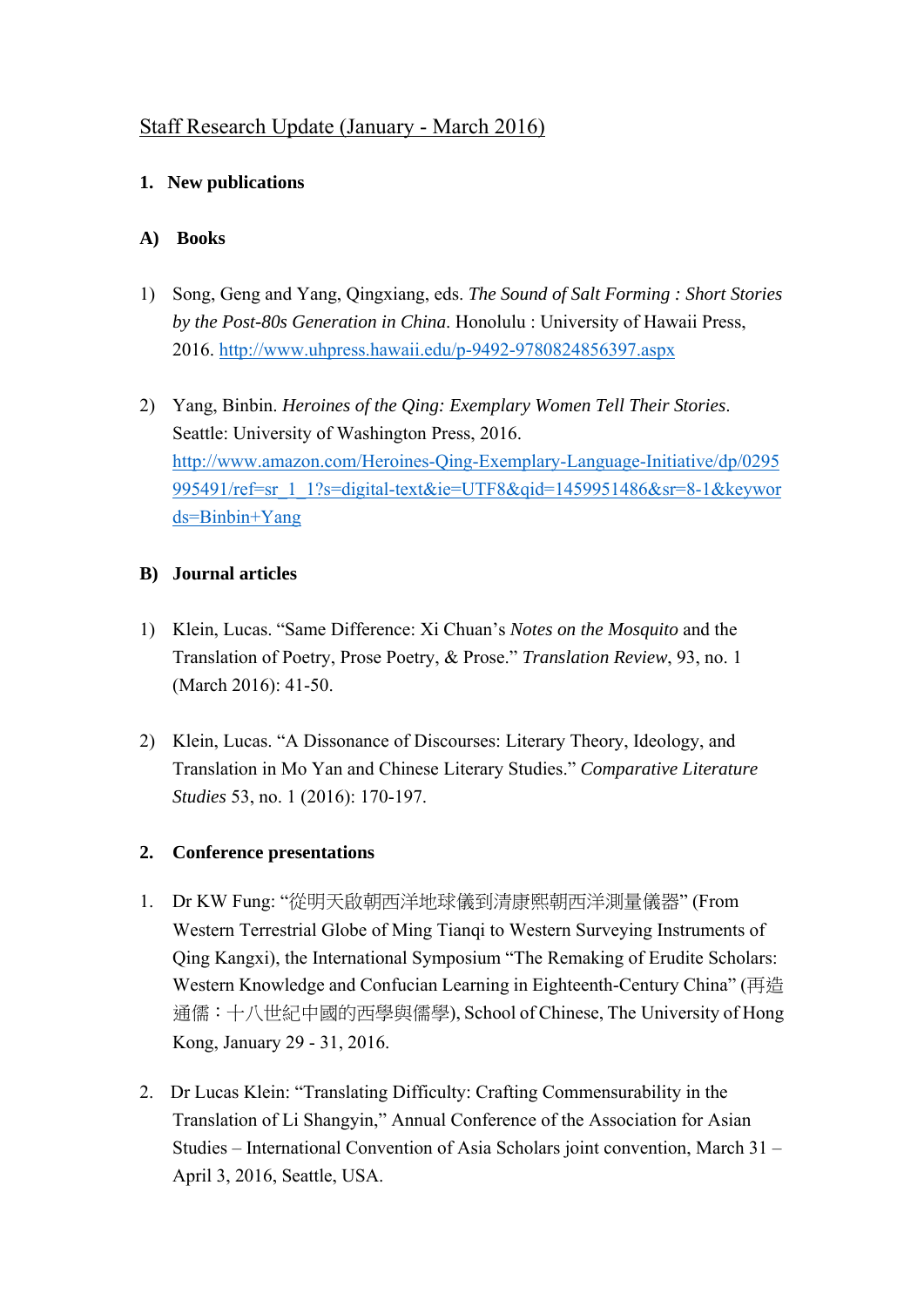- 3. Dr Gang Song: "A Christian Restoration of the True Confucian Knowledge: Liu Ning and His Works in the Early-Qing Period", presented at and organized the International Symposium "The Remaking of Erudite Scholars: Western Knowledge and Confucian Learning in Eighteenth-Century China" (再造通儒: 十八世紀中國的西學與儒學), School of Chinese, The University of Hong Kong, January 29 - 31, 2016.
- 4. Dr PL Tang, "The Development of Chinese Philology in Hong Kong Universities" [香港「語言文字」學科的發展]. The Second Workshop on Classical Chinese Teaching and Studies: Retrospect and Prospect, Department of Chinese Language Studies, The Hong Kong Institute of Education, February 17-18, 2016.
- 5. Dr Binbin Yang: Discussant for the panel, "Rediscovering the Overlooked: Representations of Women in Chinese Writings from the 4th Century to the 19th Century." Annual Conference of the Association for Asian Studies, March 31 - April 3, 2016, Seattle, USA.
- 6. Dr Cuncun Wu: "Urban Commoners and the Pornographic Imaginary in the Early Qing," 2016 Annual Conference of the Association for Asian Studies, March 31 – April 3, 2016), Seattle, USA.

### **3. Grants and Awards**

- 1. Dr KW Fung received an External Fund (HK\$175,000) for the Research Project entitled "Jing Jiao Studies" (January 2016 -).
- 2. Dr KW Fung received a grant from the Antiquities & Monuments Office, HKSAR Government (HK\$260,000) for the Research Project entitled "Study on Historic Constructions in Hong Kong" (January 2016 -).
- 3. Dr KW Fung was awarded Visiting Scholar of the Year (2016) by the Institute of Chinese Literature and Philosophy, Academia Sinica, Taiwan.
- 4. Dr Pei-yin Lin received a Harvard Yenching workshop grant (USD10,000) in January 2016 for her planned workshop entitled "Trans-literary Experiments: Cultural Transformation and Social Change in Modern East Asian Societies" to be held at Harvard University on April 29, 2016.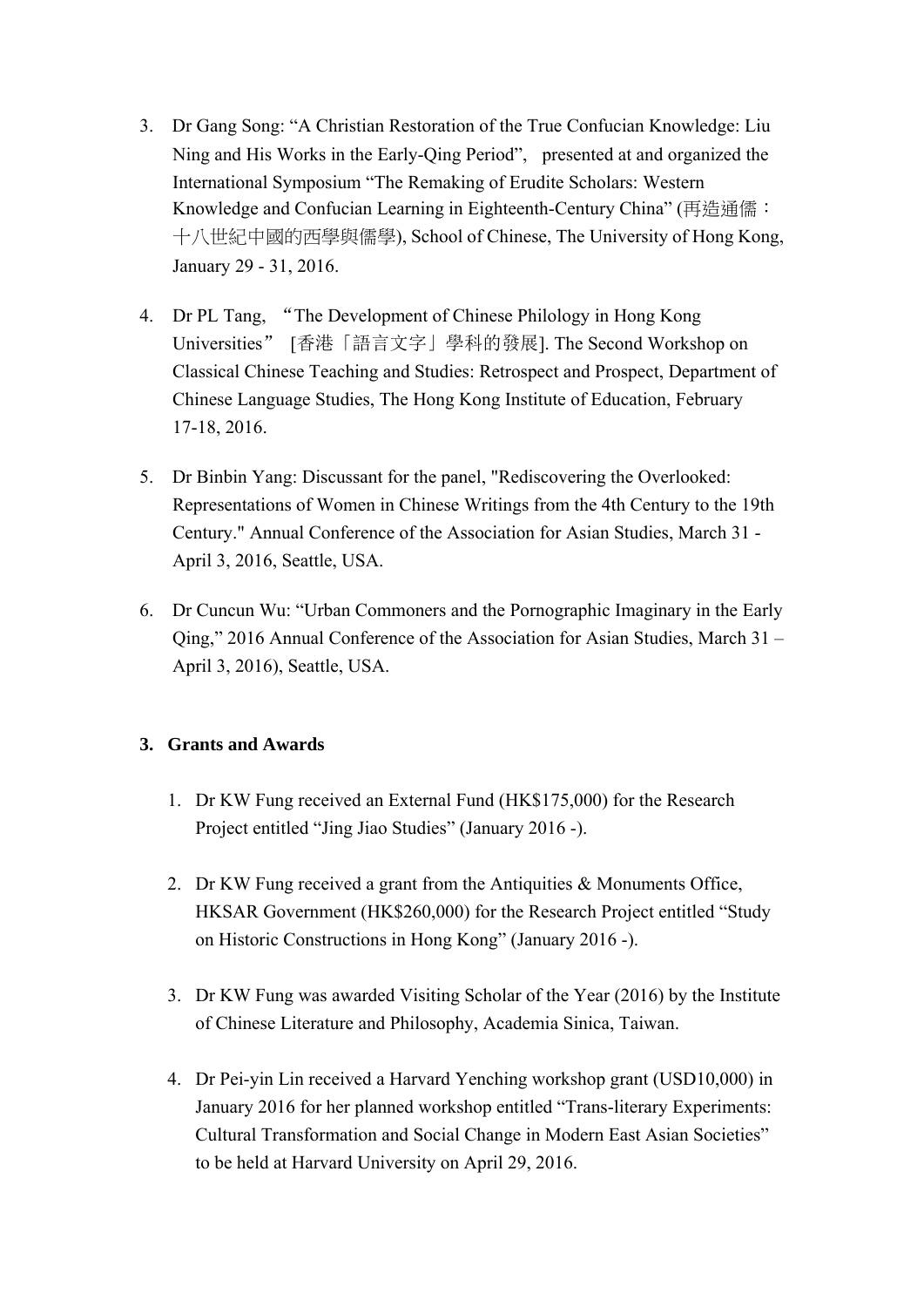- 5. Dr Eva Ng received a Teaching Development Grant (TDG) 2016 of The Univeristy of Hong Kong, in collaboration with the Faculty of Law ( HK\$126,609), for a project on the Training of Legal Interpreters and Law Students with Authentic Courtroom Data.
- 6. Dr Gang Song received a grant from Louis Cha Fund for Chinese Studies, Faculty of Arts, The University of Hong Kong (HK\$86.000) for the project "Transmission, Writing, and Imagination: The West in Late Imperial Chinese Culture,"(February 1, 2016 – June 1, 2017).
- 7. Dr Cuncun Wu received a grant from Louis Cha Fund for China Studies, Faculty of Arts, The University of Hong Kong (HK\$55,300) for the project "The Urban Commoner Pornographic Imaginary: A Study of the Early Qing Pornographic Novel Preposterous Words" (February 5 - December 31, 2016).

#### **4. Invited talks**

- 1. Dr KW Fung, "從二十世紀三十年代中日學者兩部未刊經學史講義稿談起 --以許地山《群經源流》及小島祐馬《周易研究》為中心--" (Two Unpublished Lecture Notes on History of Chinese Classics written by Chinese and Japanese Scholars during 1930s: With Special References to Hsu Ti-Shan's Qun jing Yuan liu [Origins of the Various Classics] and Ojima Sukema's Shūeki kenkyū [The Study of Book of Changes]), a public lecture delivered at the Institute of Chinese Literature and Philosophy, Academia Sinica, Taiwan, March 10, 2016.
- 2. Dr Lucas Klein, "Foreign Echoes & Discerning the Soil: Translation, Chineseness, & World Literature in Chinese Poetry," Center for East Asian Studies / East Asian Languages & Cultures, Stanford University, February 10, 2016.
- 3. Dr Lucas Klein, "Foreign Echoes & Discerning the Soil: Translation, Chineseness, & World Literature in Chinese Poetry," Department of Foreign Languages and Literaures / Department of Creative Writing, San Francisco State University—supported by the Poetry Center, February 8, 2016.